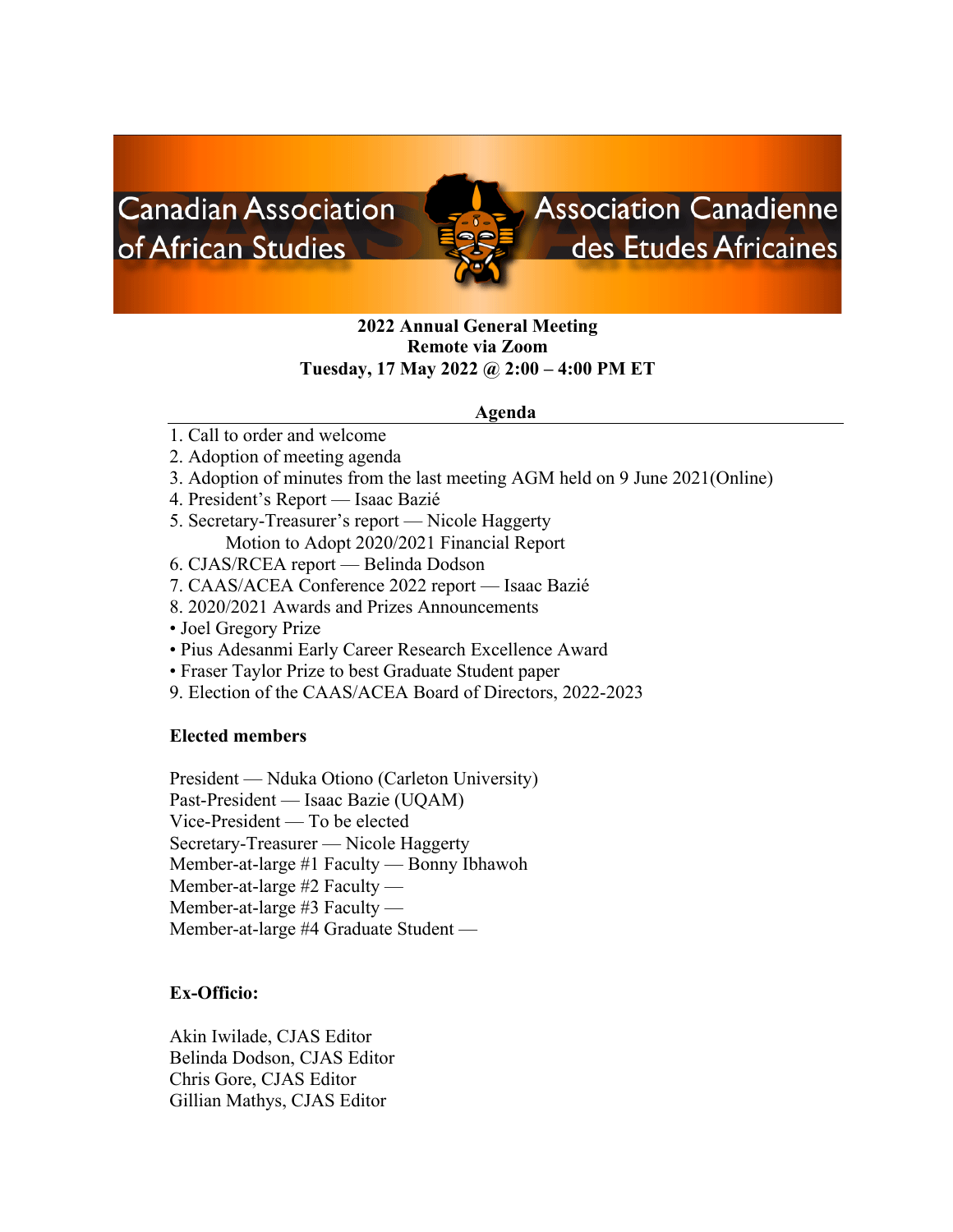Jean Ntakirutimana, CJAS Editor Jess Auerbach, CJAS Editor Jonathan Roberts, CJAS Book Review Editor Lesley Braun, CJAS Editor Martin Evans, CJAS Managing Editor Melchisedek Chétima, CJAS Editor Samba Diop, CJAS Editor Vanessa dos Santos Oliveira, CJAS Editor

Finance Director — To be Nominated by the Board Digital Innovator — To be Nominated by the Board CAAS 2023 Conference Organizer — follow discussions on agenda item #11 below

- 10. Discussions on CAAS 2023 Conference Philippe M. Frowd Nduka Otiono
- 11. Any other business
- 12. Adjournment

## **CAAS Minutes from the AGM June 9th 2021**

- 1. Adoption of Motion to accept agenda of CAAS approved (moved Belinda and seconded Miriam)
- 2. Adoption of Minutes of last AGM approved
- 3. Report of President
	- a. Success of SSHRC Connection Grant of \$20,100.
	- b. 2 statements issued (Floyd George; BCSA Withdrawl)
	- c. Announcement of 2 new awards
	- d. Reintroduced CAAS newsletter (English and French), call for members to submit to Carla Joubert to be profiled or share news at cjoubert@uwo.ca
	- e. Thanks provided to Conference Committee for their work to organize the 2021 Conference
	- f. Announcement of Nduka Otiono as newly elected Vice President of CAAS; and Nicole Haggerty acclaimed as Secretary-Treasurer of CAAS
- 4. Report of Secretary-Treasurer
	- a. Highlights of Financial Statements. Thanks for renewing memberships and thanks to members who donated to CAAS to sponsor African Scholars in order to improve accessibility.
	- b. Thanks to CJAS for providing 1/3 of revenue to CAAS which assists with base funding.
	- c. No questions posed therefore motion to adopt the financial statements (Akua Agyewia and Isaac Bazie) – Motion is passed.
- 5. Report from CJAS
	- a. Welcomed 4 new Editors in 2019 were introduced
	- b. Notification of seeking French book editor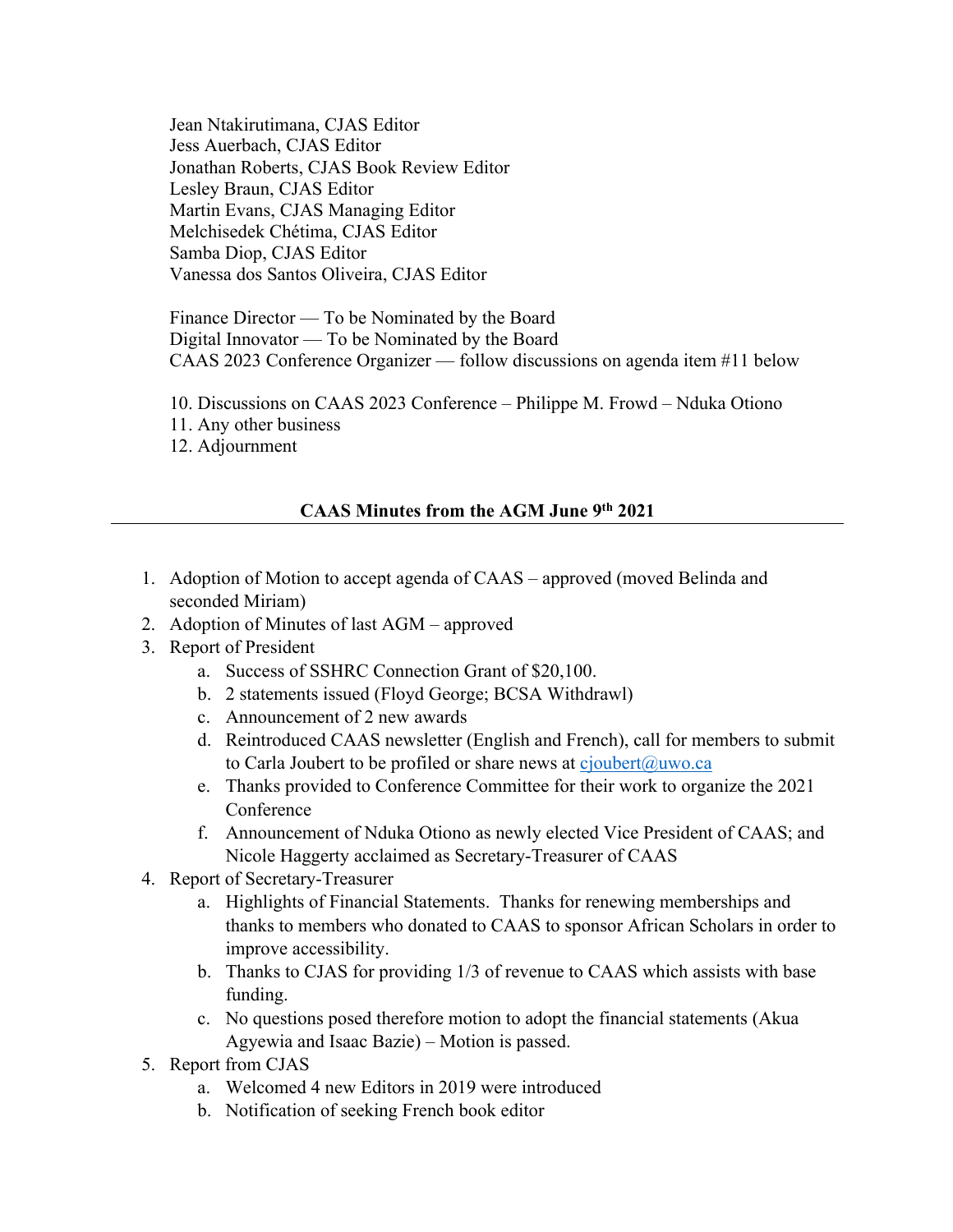- c. CJAS website provides details of editors and contact information; discussion of special issues and regular issues.
- d. CJAS report on Editors travel activities to promote CJAS, network with other associations and journals.
- e. CJAS website has early availability of articles online.
- f. Information on Taylor & Francis accessibility efforts for global scholars including African scholars; and STAR program which enables access to T&F material at no cost.
- g. Disruption of Indian publishing industry that influences typesetting work in journal publication.
- h. Refer to circulated documents to assess submissions, acceptance rates etc. African readership and downloads is improving.
- i. Healthy financial situation CAAS benefits from 1/3 of royalties and improving royalty revenue due to increasing downloads.
- j. Social media twitter has 1500 followers and lots of interest when new article, book review and special issues are published. This has proved successful.
- k. CJAS is in very good health, excellent editors, increasing submissions and success, strong social media, increasing downloads and expanded royalty opportunities.
- l. Special thanks to Roger and his commitment to CJAS
- m. Question regarding what is CJAS doing to push French
- 6. Report from Conference
	- a. Thanks to Conference Team most especially Uche Ikenyi and Aislinn Adams
	- b. New structure works:
		- i. A review chair (creates call, manages call process, organizes review process, notifies authors/panelists)
		- ii. A program chair (creates panels and organizes programs according to location constraints)
		- iii. Conference chair (coordinates team, organizes keynotes, manages budget, works with location chair to write connection grant)
		- iv. Location chair (this individual agrees to host the conference and organizes local arrangments)
	- c. Success of SSHRC Connection Grant will be shared for future must work hard to get in by Sept. or Nov. deadline. Award from SSHRC was \$20,100; from Western Research was \$5000. Funding was spent on Administrative support from Africa Institute, Honorarium for M. Gbowee; Knowledge Translation work in Scholarship@Western website; social media
	- d. Glitches in the submission system, roll over of 2020 submissions but 220 submissions reviewed, 170 accepted, 130 presenters, 44 panels over 4 days, amazing keynotes, 4 graduate student events and about 40% presenters outside of North America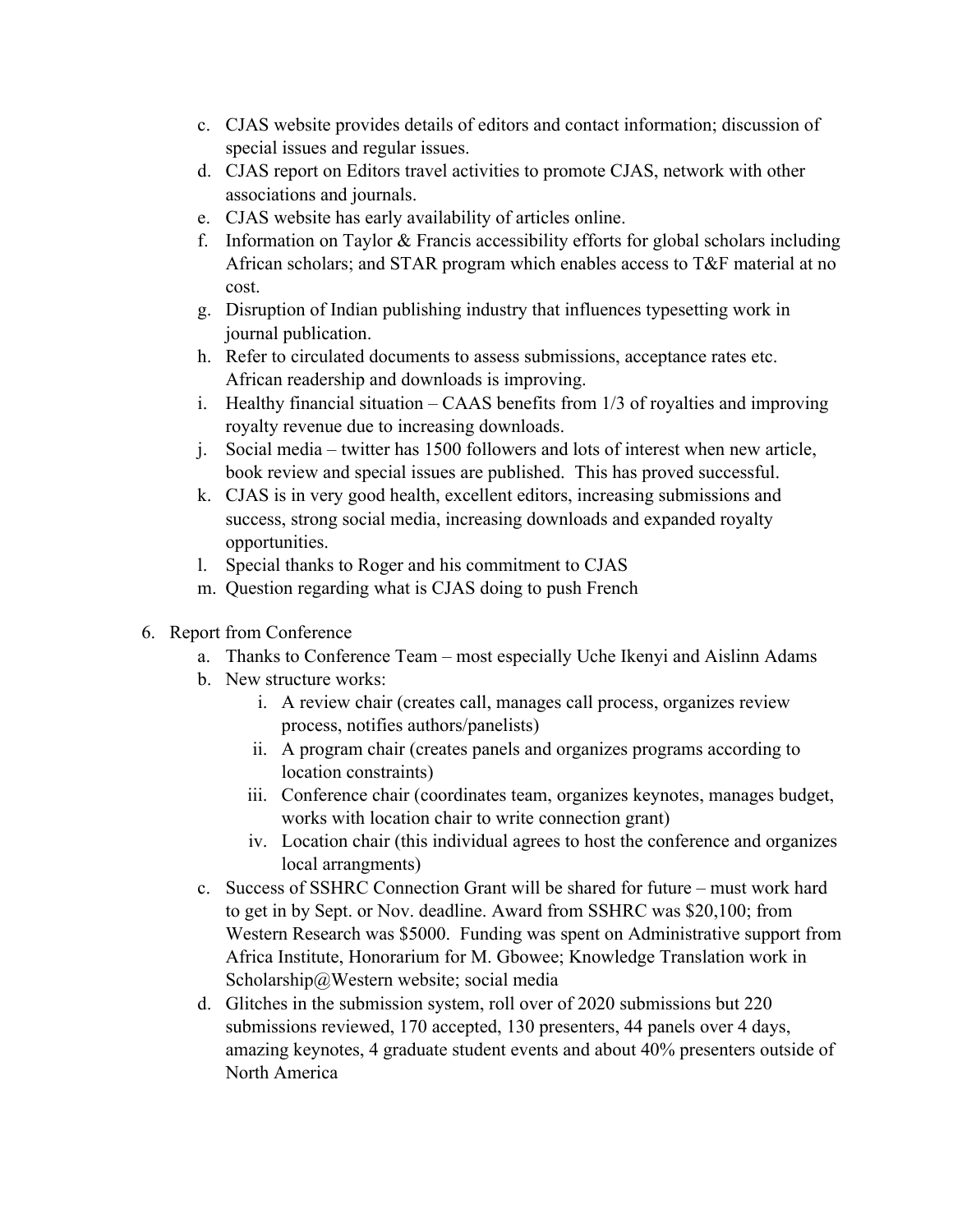- e. Call made to retain the features of virtual aspects of conference for colleagues in Africa to improve their ability to participate.
- f. Can we avoid webinar for Keynotes? Nicole reviewed balancing act of making keynotes as accessible as possible while reducing background interferences, maintaining security access control and
- g. Can we give people an opportunity to be seen in the webinar? Can we find a way to have some amount of interaction and networking?
- h. Can we create a lounge after the keynote?
- 7. CAAS/ACEA Prizes Board has reintroduced awards and also announced standing awards including:
	- a. Lifetime Achievement Award
	- b. Meritorious Service Award
	- c. Professor Pius Adesumi Early Career Award (call will be up and running soon)
	- d. Joel Gregory Book Prize
	- e. Fraser Taylor Prize to best Graduate Student paper from year before (via call)
- 8. 2020/2021 Awards
	- a. Joel Gregory Book Prize runner up to Phillipe Frowd and first place to Mark Hunter (including \$1000 cash prize). Both recipients shared brief remarks and gratitude for the recognition.
	- b. Lifetime Achievement award to Miriam Grant and Christopher Youe (posthumously). Miriam's extensive contributions to academia and CAAS was recognized and she expressed her gratitude for the recognition. Prof. Youe was recognized for his extensive contributions to CAAS. Roger Riendeau provided gratitude from Prof. Youe's family.
	- c. Meritorious Service Award to Roger Riendeau. Roger's extensive contributions to CJAS as 35 years long editor and to CAAS were reviewed. Roger provided brief remarks and gratitude for the recognition.
	- d. Roger announced a \$35,000 donation and endowment. Further discussions with CAAS Executive are planned to determine appropriate goals and funds usage.
- 9. Election of Board and Membership Effective July 1, 2021 Announced and Accepted

President – Isaac Bazie (UQAM) Past-President — Temitope Oriola (University of Alberta) Vice-President — Nduka Otiono Secretary-Treasurer — Nicole Haggerty (Western University) CJAS Editor- Belinda Dodson, Coordinating Editor (Western University) Members at Large — Nadege Compaore (University of Toronto [continues her term]; One member to be elected) Finance Director — To be Nominated by the Board Digital Innovator — Katrina Keefer (Trent University) CAAS conference 2022 organizer — to be announced at a later date, as mentioned in agenda item #11 below Graduate Student Representatives: Gladys Aqua Agyeiwaa Denkyi-Manieson, Central University & University of Ghana and Esther Ekong, University of Ottawa and Open Air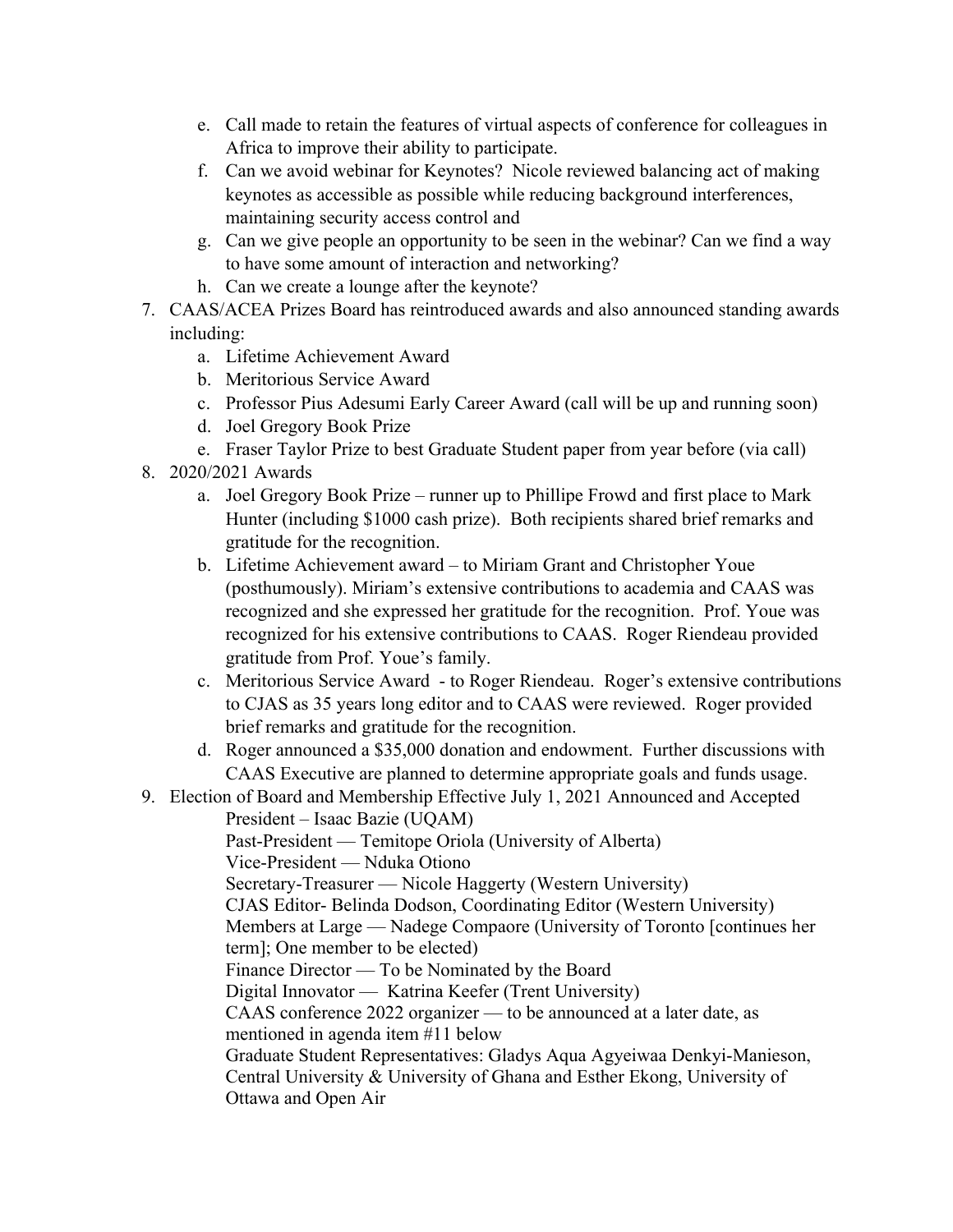- 10. CAAS Conference 2022 decision for the location of the next conference will be announced in the coming weeks. Efforts have been made to identify the new Review chair. The Location organizer will announced when location is finalized.
- 11. President Isaac Bazie is welcomed and makes brief remarks and thanks executives.
- 12. Other Business
	- a. An ASAA Conference announced for next April in Cape Town promoted by Belinda Dodson, who encouraged CAAS members to seek opportunities to attend.

Adjournment moved and approved (Nathan Andrews, seconded by Nicole Haggerty).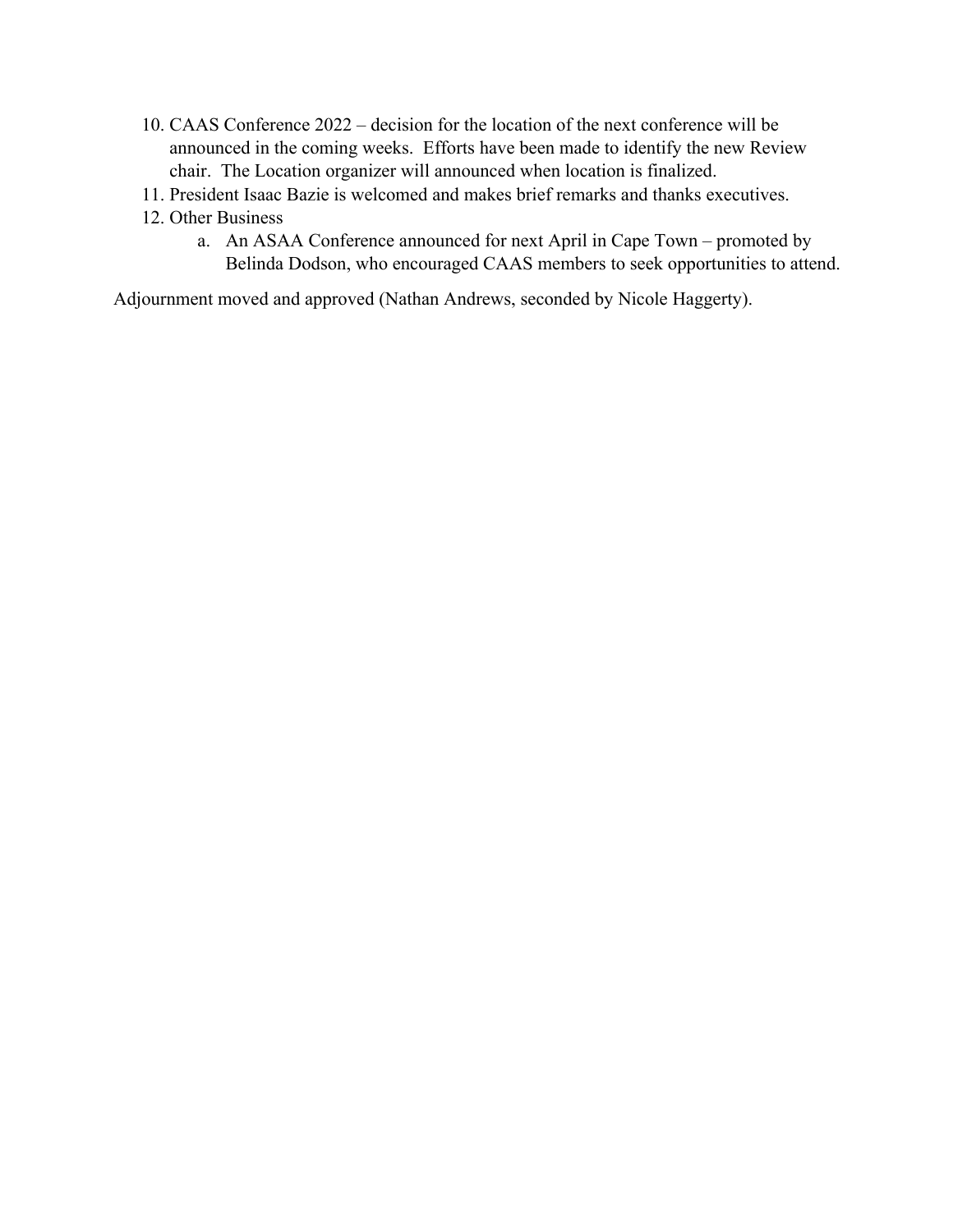## **Annual Report 2021-2022** *Canadian Journal of African Studies* Presented to the Annual General Meeting of CAAS May  $17<sup>th</sup>$ , 2022 (virtual meeting)

## **1. Editorial Team**

2021-2022 has been an exciting period for the Journal as we expanded and further diversified the editorial team. The decision to expand was made in response to the rapidly growing number of submissions and resulting unsustainable workloads for the team of six Editors and one Book Review Editor. We also sought to widen the team's disciplinary and regional expertise and to strengthen bilingualism.

*CJAS* welcomed five new Editors on April 1, 2022, after an open competition. The new Editors are Jess Auerbach (Cape Town), Lesley Braun (Basel), Melchisedek Chétima (UQAM), Chris Gore (Toronto Metropolitan) and Akin Iwilade (Edinburgh). We also created the new post of French Book Review Editor, with Samba Diop (Oslo) taking on that position after an open call for candidates.

Current Editor Philippe Frowd (Ottawa) reaches the end of his term on June 30, 2022. Regular Editors who will remain in place are Gillian Mathys (Ghent), Jean Ntakirutimana (Brock) and Vanessa Oliveira (Royal Military College). Jean Ntakitrutimana serves as senior Francophone Editor. Belinda Dodson (Western) continues in the role of Coordinating Editor, and Jonathan Roberts (Mount St Vincent) stays on as English Book Review Editor. Roger Riendeau (Toronto) stepped down as Managing Editor at the end of June 2021, with Martin Evans (Coventry) assuming the position of Managing Editor. Miriam Grant, former Secretary-Treasurer of CAAS, has agreed to provide financial administrative support, as Martin cannot easily do that from the UK.

Three of the new Editors (Auerbach, Iwilade, Melchisedek) had been serving as members of the Editorial Advisory Board. Moving from the EAB to Editor positions opened up spaces on the EAB, which were filled with some of the stronger 2021 applicants for Editor roles who were not appointed on this occasion. This further enhances the EAB in terms of diversity of discipline, regional specialization, demographics and geography. The new members of the EAB take up their positions on July 1.

The expanded Editorial team, with support from the EAB, places the Journal in a strong position for the coming few years. As reported below, the Journal is in good health across a range of metrics, despite a number of challenges relating to the ongoing COVID pandemic along with a fluid and changing landscape in academic publishing.

## **2. Conference Participation**

The ongoing COVID pandemic has continued to disrupt conferences around the world in 2021- 22, so Editors have not been able to participate in as many such events as usual. Members of the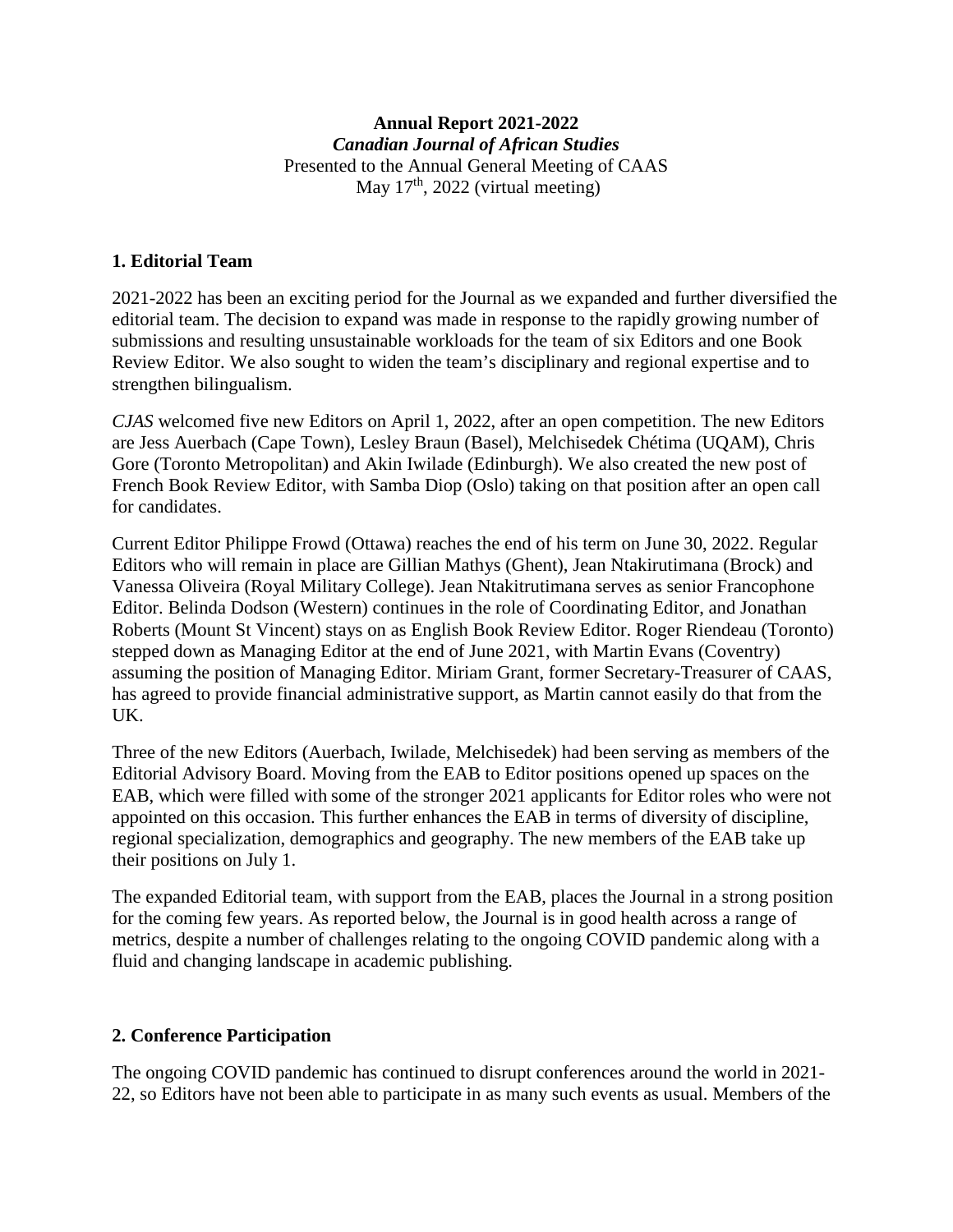editorial team did take part in a number of virtual events, including a *CJAS* panel at the virtual CAAS conference in June 2021. A similar panel will be held at this year's conference. Members of the team, including Coordinating Editor Belinda Dodson, participated virtually at the African Studies Association (ASA-US) conference in November 2021, as well as at the African Studies Association of Africa (ASAA) conference in April 2022. At ASAA, Jess Auerbach presented on a panel concerning academic publishing, diversity, and representation and represented *CJAS* there, actively soliciting manuscripts. At a Point Sud workshop in March 2022 at Université Ki Zerbo, Gillian Mathys represented *CJAS* with a workshop on how to get published internationally. We hope that face-to-face conference opportunities will resume soon, as conference attendance and participation are an important vehicle for promoting the Journal to potential authors, reviewers and readers. We are planning to have a number of Editors attend the in-person ASA 2022 meeting in Philadelphia.

Conferences also typically provide opportunity to meet with representatives of *CJAS*'s publisher T&F to discuss *CJAS* business. With conferences being virtual, Belinda Dodson and Martin Evans arranged an in-person meeting with *CJAS*'s T&F Portfolio Manager Madeleine Markey in Oxford on April 22, 2022 (see sections 4-5 below).

## **3. Current and Planned Issues**

One regular issue and two Special Issues were published in Volume 55 (2021). The regular issue covered a variety of topics across 11 articles and one review article, with broad disciplinary and geographic coverage as well as diversity of authorship including two articles in French. Issue 55(2) was a Special Issue "Africa and the Crisis of Socialism / L'Afrique et la crise du socialisme", with two articles in French and five in English, along with an editorial Introduction by Constantin Katsakioris & Alexander Stroh. Issue 55(3) was another bilingual Special Issue "African Refuge / Refuge africain", put together by former CAAS President Meredith Terretta and co-editor Philip Janzen. All three 2021 issues are attracting a healthy number of downloads.

The first issue of volume 56 was published in February 2022, ahead of its April schedule. This is another regular issue with a mix of topics, disciplines and authorship, including two papers in French. All of these recent issues include a good number of book reviews, after a brief disruption in 2020 owing to COVID. We look forward to publishing more French book reviews now that we have a designated French Book Review Editor in place.

There is enough material already published online or in the pipeline for issues 2 and 3 of volume 56 (2022), which will also be ordinary issues. There are papers under review for a themed section on "Youth in West and Central Africa", likely to comprise part of issue 57(1). A proposal for a further Special Issue has been accepted, on "People and Municipalities", with papers due for submission soon and likely publication as part of volume 57 (2023).

The Journal has revised its protocol for Special Issues. Instead of reviewing and accepting proposals on an *ad hoc* basis, we are, from 2023 onwards, implementing an annual deadline for proposals, from which one proposal will be selected for development into a Special Issue. This is to avoid the recent uneven distribution of regular and Special Issues and to ensure timely compilation of regular issues from articles already published online. Another recent feature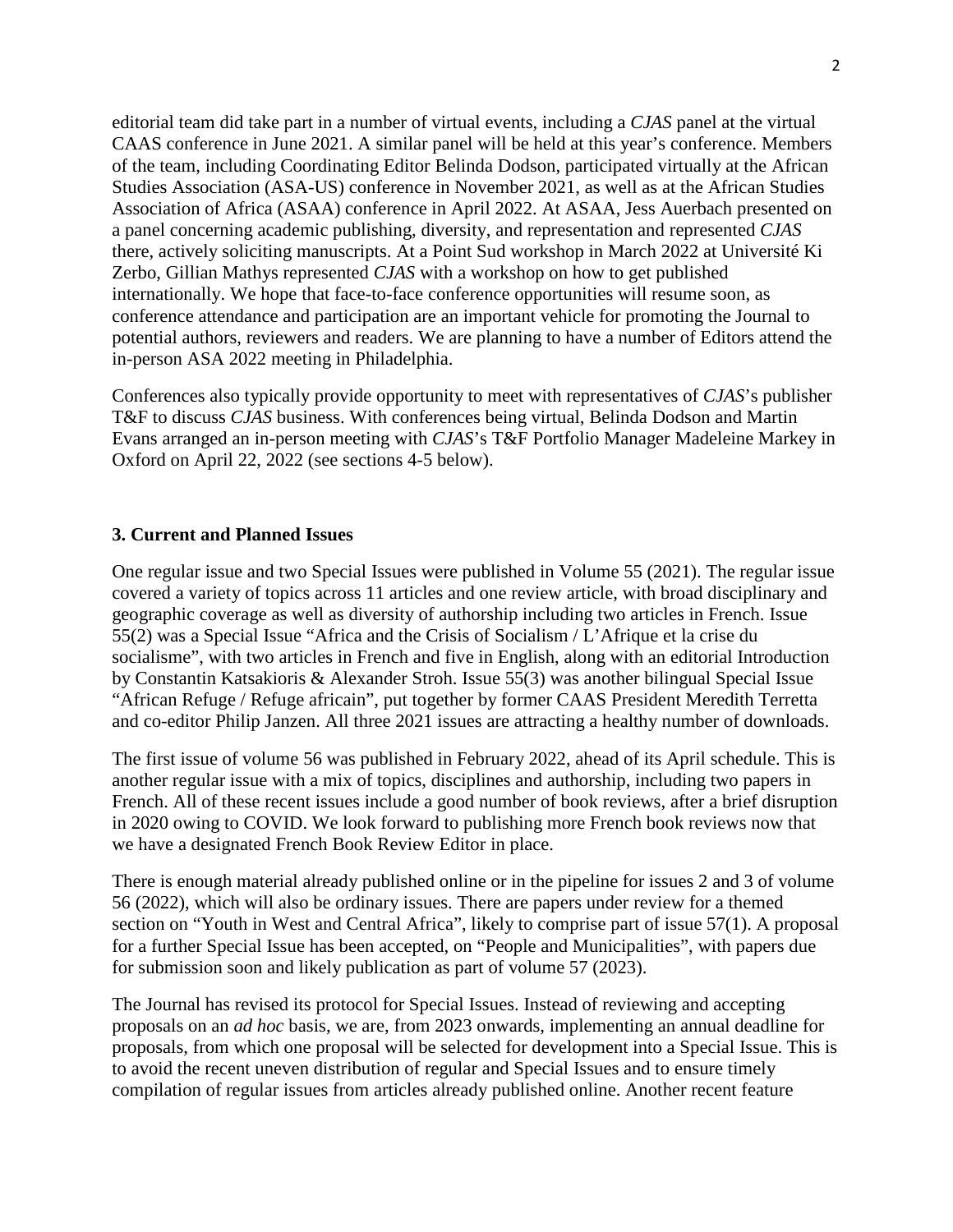added to the Journal's T&F website is a full listing of Special Issues from the Journal's founding in 1967 to the present, put together by Martin Evans and Belinda Dodson. This is an impressive list and a reminder of *CJAS*'s record as a long-standing, innovative and well-regarded publishing venue for interdisciplinary African Studies.

Along with strong Special Issues in 2019, 2020 and 2021, we have maintained a healthy throughput of "regular" articles. *CJAS* is now reliably publishing issues on or ahead of schedule, with individual articles published online ahead-of-print as soon as they are ready before being compiled into an issue. It was not many years ago that the Journal sometimes struggled to put out three full issues on schedule each year, so this is testament to the hard work of the editorial team and to the reputation of *CJAS* as a desirable place to publish.

#### **4. Relationship with Taylor & Francis**

*CJAS* (and CAAS) are now in the fourth year of a second 7-year publishing contract with Taylor & Francis, based in Abingdon UK. Services provided by T&F include online publication of *CJAS* articles and issues, access to the Scholar One submission and review platform, copy editing and typesetting, print publication and distribution of the Journal, marketing and promotion, and handling institutional and other subscriptions (including for CAAS members).

Our relationship with T&F provides technical support, marketing reach and promotional strategies that would be beyond our capacity as a stand-alone, in-house journal. They track downloads and calculate metrics, providing us with regular annual publishing reports. They communicate directly with authors (for example to provide e-offprints, or alert them when their work has been cited) and with prospective readers to draw attention to *CJAS* articles in their areas of interest. T&F representatives routinely attend major African Studies conferences in the US, UK, Europe and Africa to promote *CJAS* along with their other African Studies journals.

In addition to articles for which authors have paid a fee for Open Access, T&F offers temporary free access to articles that might attract wider readership (see e.g. the updated collated collection [https://think.taylorandfrancis.com/african-studies/,](https://think.taylorandfrancis.com/african-studies/) which features two recent *CJAS* articles). T&F also operates their STAR program which provides free access to T&F journal content for researchers based in emerging regions (including Africa). The Journal benefits considerably from these initiatives. There is ongoing discussion across the academic publishing industry to address the cost of journal subscriptions and provide more Open Access to academic publications. We are conscious that most of our Africa-based authors cannot afford the Open Access fee, meaning that their work remains behind paywalls that perpetuate North-South or Rich-Poor divides in academia. *CJAS* is actively engaged in these conversations through T&F. One recent development is the move to Transformative "Read and Publish" Agreements, where universities pay a subscription that provides both readership access and Open Access publishing for researchers based at the institution. Open Access and wider publishing practices are in a state of ongoing transformation and flux. In all of this, we remain committed to expanding diversity of authorship and lowering cost and other accessibility barriers to authors and readers.

We are satisfied overall with the services that T&F provide. Certainly the editorial team's dayto-day working interaction with T&F remains smooth and collaborative. T&F are taking active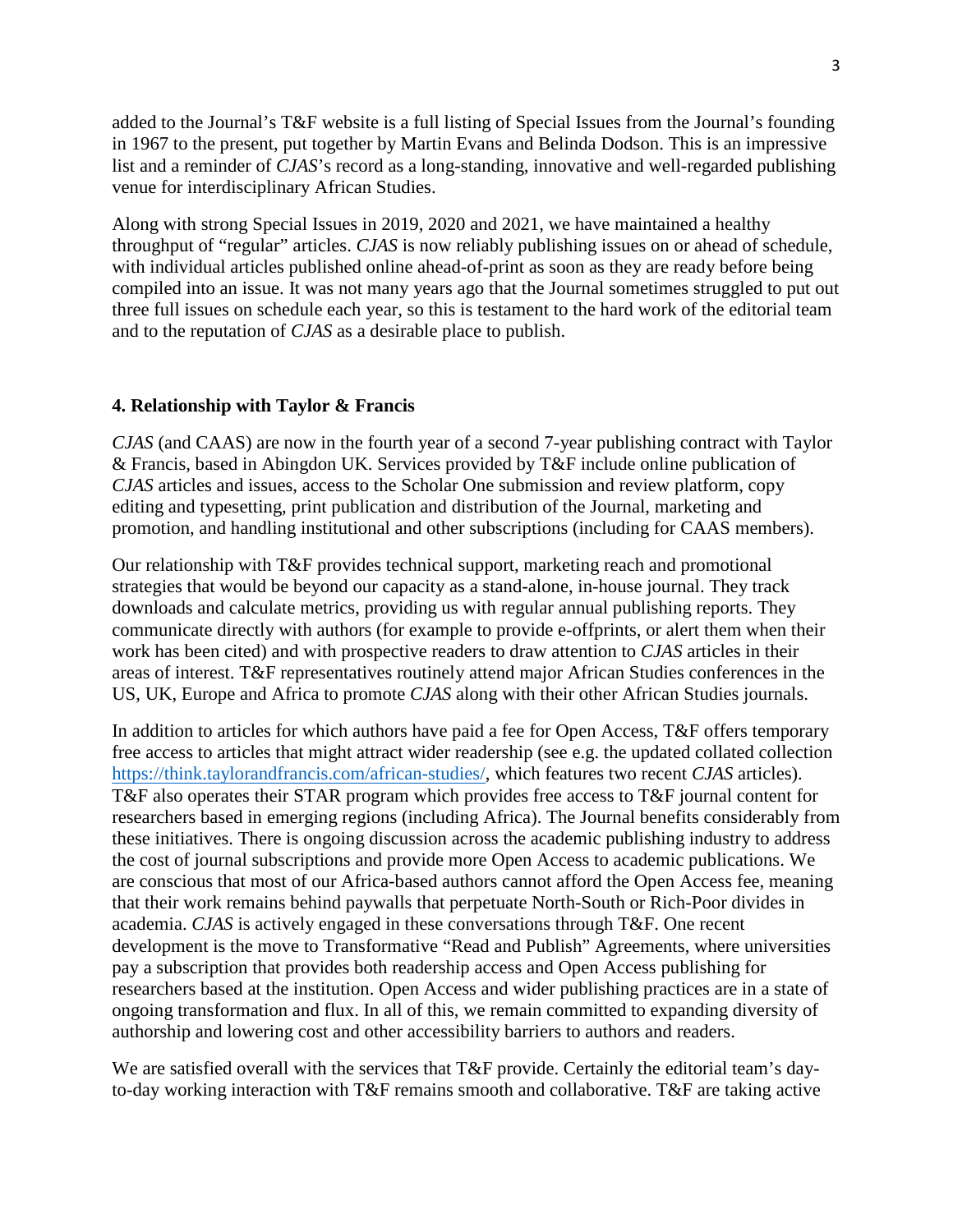steps to address problems that we have encountered with their copy editing and typesetting, and these have recently shown some improvement. The annual report produced by T&F, which provides most of the data and metrics outlined in section 5 below, allows us to track performance and implement improvements. T&F are certainly happy with their partnership with *CJAS* and with CAAS. The relationship is clearly of mutual benefit despite the inherent contradictions of corporate academic publishing.

#### **5. Data and Metrics: submissions, acceptances, readership, citations**

Being with T&F allows ready access to data on submissions, acceptance rates, online readership (downloads) and citations. T&F collate these data into an annual publishing report. The most recent report was presented to us in person by Madeleine Markey in Oxford in April. We can also access and process submission data through the Scholar One platform.

In addition, on *CJAS's* T&F web page, anyone can see the "Most Read" and "Most Cited" papers, as well as the number of times an individual article has been downloaded. An additional feature is a "Journal Metrics" tab, which shows *CJAS's* annual downloads, citation scores, and data on acceptance rates, review times, and speed of post-acceptance publication. Updated annually, these metrics are useful to prospective authors in deciding where to submit their work.

The figures below present some highlights. Trends remain highly positive. The number of submissions doubled between 2017 (87) and 2020 (171) before falling back slightly in 2021 (162) (Figure 1). 2020 was the first pandemic year, which saw a notable uptick in submissions across many academic journals. It looks like this year will see a similar number of submissions to last year, which amounts to over three per week. The acceptance rate declined in 2020 and 2021 (Figure 2), partly because of the increasing number of overall submissions but also owing to the number of Special Issue articles submitted in 2018 and 2019. SI articles have typically been pre-vetted, so they tend to have higher acceptance rates.

Nigeria has become the main source of submissions, with South Africa in second place and Canada and the US joint third in 2021 (Figure 3). Three of our top 5 submitting countries in 2021, and seven of our top 10, were in Africa. Papers are submitted from a number of other countries around the world, showing our international reach. We still aim to increase the number and geographic diversity of submissions from authors based in African countries, but trends are encouraging.

Trends in readership are also positive, indicated by the rapidly rising number of downloads (Figure 4). From just over 10,000 in 2016, downloads were almost 60,000 in 2021. *CJAS* readership is widely international, as demonstrated in Figure 5. We can still do more to increase African readership, for example by promoting the STAR program, but it is encouraging to see that 30% of our online readership now comes from Africa, just behind Europe at 34% and ahead of North America at 24%. The top 10 countries of *CJAS* readership include four in Africa: Ghana, South Africa, Cameroon and Nigeria. The T&F report also notes that at least one article from *CJAS* had been downloaded in each of the 54 countries in Africa over the past 12 months, and that nearly18,000 downloads in total came from readers based in Africa.

*CJAS* is included in various abstracting, indexing and citation databases. Figure 6 shows the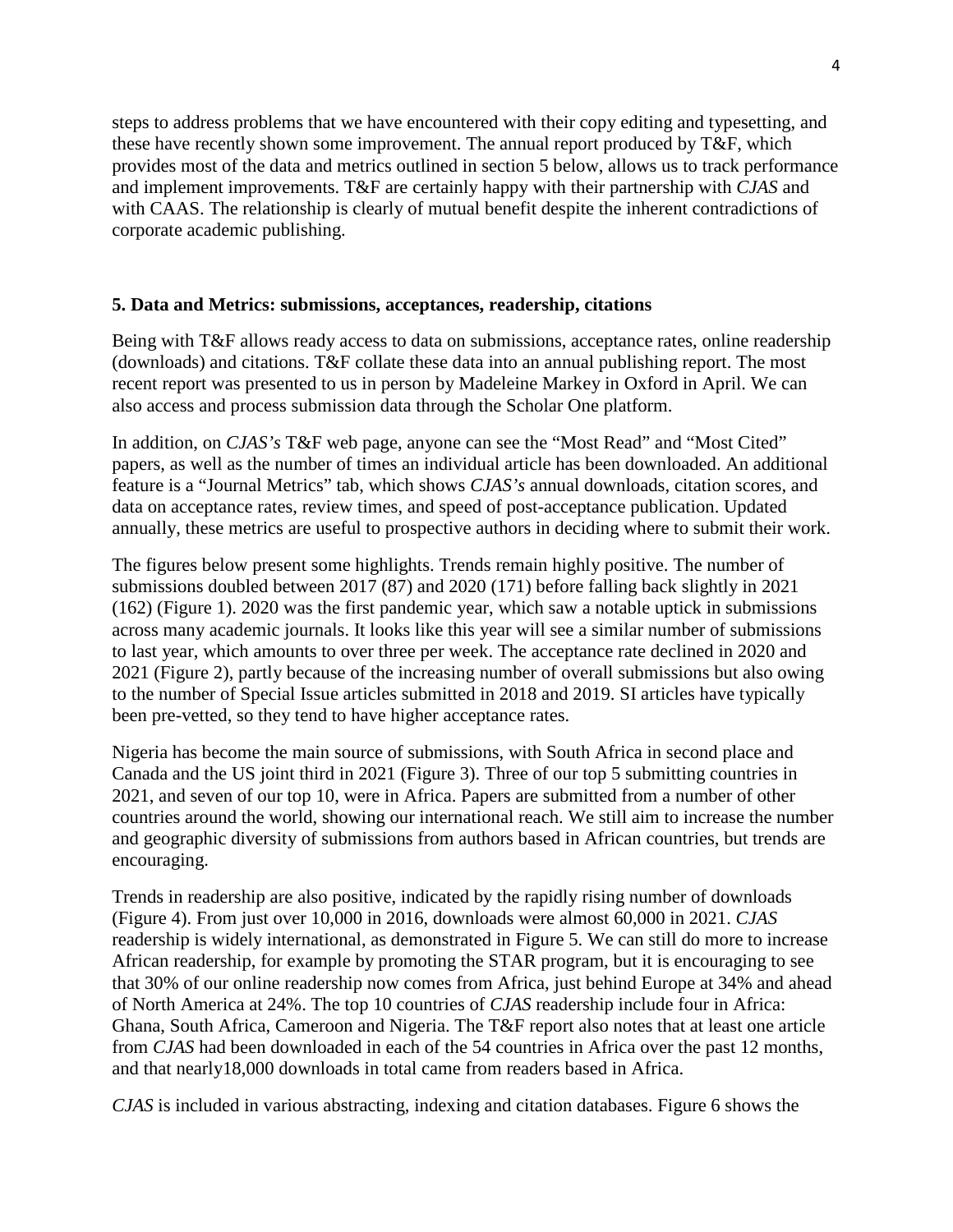Journal's CiteScore and ranking for 2016 to 2020, along with a new citation index called the Journal Citation Indicator (JCI). CiteScore counts the citations received in the previous four-year period and divides this by the number of articles published in the same period. Our CiteScore has gone up from 0.6 in 2018 and 2019 to 0.8 in 2020. The JSI also suggests a rise in citations, although both scores are lower than we would like them to be. The positive trend is nevertheless encouraging. It is also encouraging to see the geographic spread of *CJAS* article citations (Figure 7). We continually aspire to boost citations through maintaining the quality of published articles and promoting awareness of the Journal.



**Figure 1: Submissions 2017 – 2022 YTD (April)**

**Figure 2: Acceptance rates 2017 – 2022 YTD (April)**

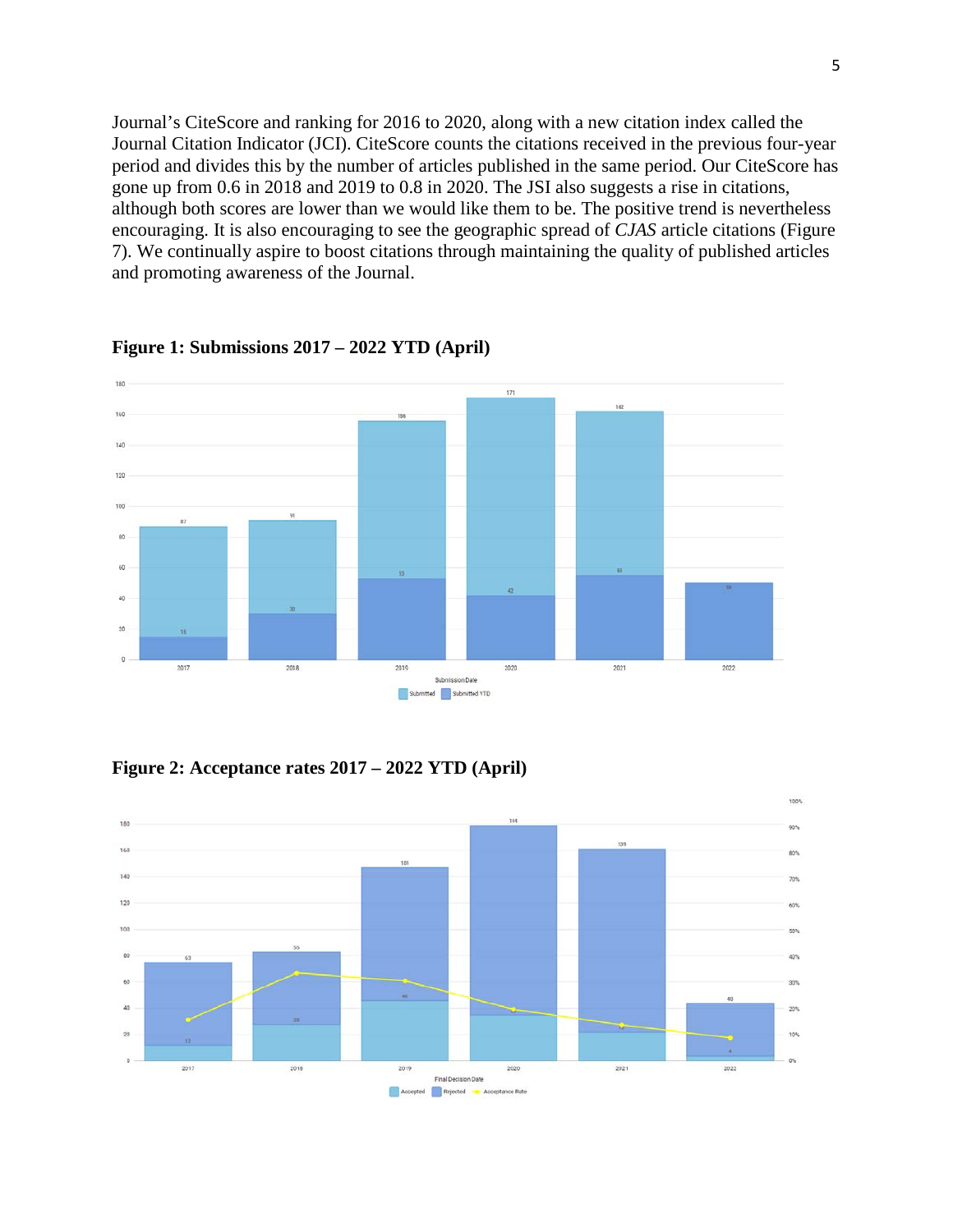

# **Figure 3: Geography of submissions 2017 – 2022 YTD (April)**

# **Figure 4: Full-text downloads 2012 – 2022 YTD (April)**

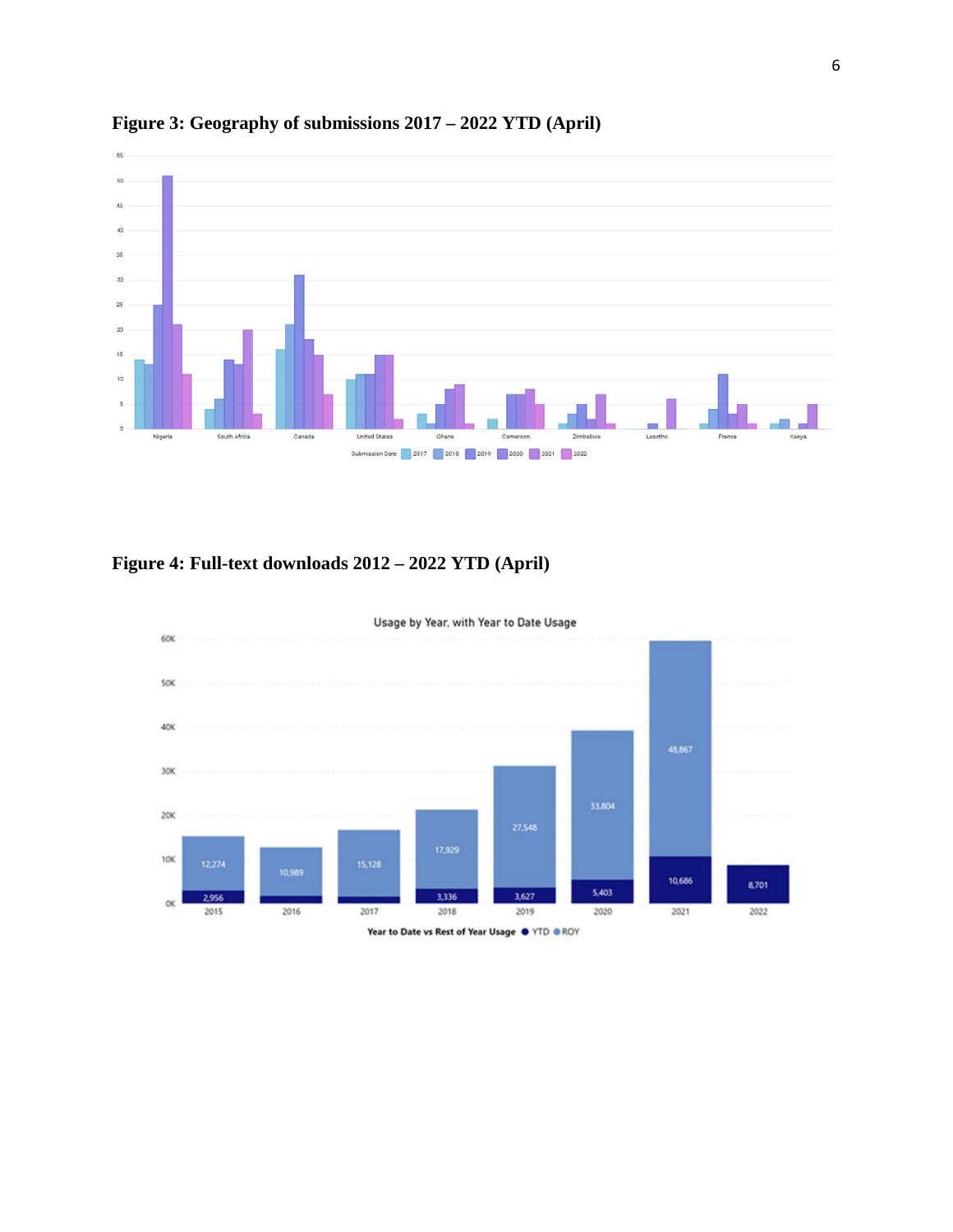

## **Figure 5: Downloads by region and top 10 countries (2021)**





Journal Citation Indicator (JCI)



0.82

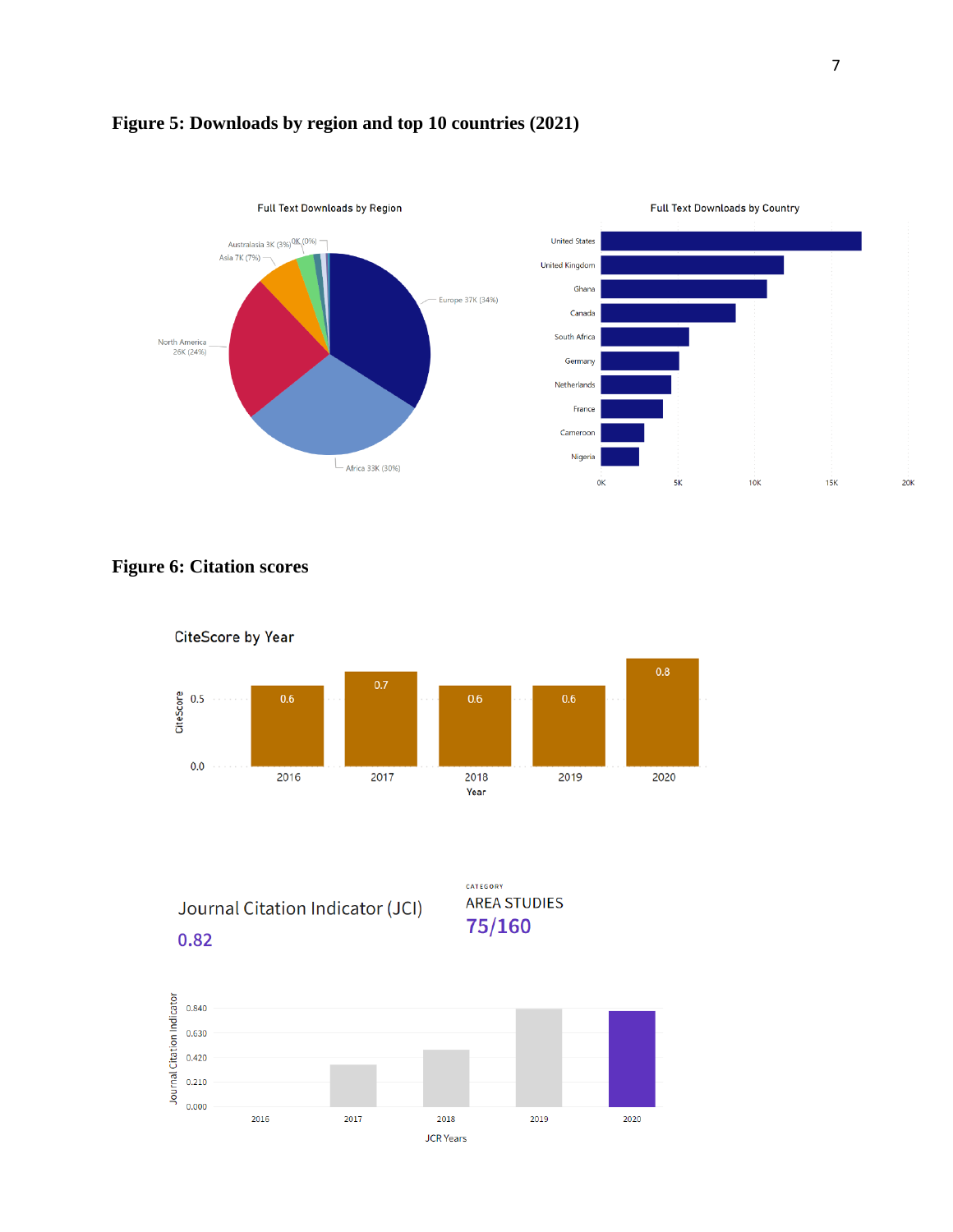#### **Figure 7: Top 10 citing countries (by author)**

| Country name          | <b>Citing Articles - Countries</b> |
|-----------------------|------------------------------------|
| <b>United Kingdom</b> | 19                                 |
| Canada                | 12                                 |
| China                 | 10                                 |
| Australia             | 8                                  |
| <b>USA</b>            |                                    |
| Belgium               | 4                                  |
| Germany               | 4                                  |
| South Africa          | 4                                  |
| Cameroon              | 3                                  |
| Uganda                | 3                                  |

#### **6. Finances (also see the Journal section of the CAAS Financial Statement)**

*CJAS* and CAAS continue to benefit financially from the publishing partnership with Taylor & Francis. T&F pays the Journal an annual sum for editorial expenses, and in addition we receive royalties based on subscriptions and article downloads. As per a 2020 agreement between *CJAS* and CAAS, one third of the royalty revenue goes to CAAS to spend on Association business and activity. The unpredictability of royalty revenues from year to year still presents something of a challenge, but the new arrangement has put the financial relationship between *CJAS* and CAAS on a more secure and sustainable footing. The move to Read and Publish Agreements and other forms of Open Access is likely to result in decreased royalty revenues for *CJAS* and similar journals, so this is something to keep an eye on over the next few years.

#### **7. Social Media**

There has been considerable activity in our social media space. *CJAS* created a Twitter account in 2018 that now has over 2000 followers and generates considerable interest. Twitter has proved a useful vehicle for announcing new articles and alerting people to new issues, and is one of the ways in which we advertised the 2021 Editor recruitment. CAAS often retweets *CJAS* Twitter posts and *vice versa*. Journal content is also regularly shared via Routledge/T&F's various social media accounts, including T&F Africa, Routledge Politics and International Relations, and Routledge Area Studies. Also available via the Journal's T&F Online page is the Altmetric score for individual articles. This shows how often an article has been tweeted, cited in media including sites such as Wikipedia and *The Conversation*, or appeared in Mendeley and similar platforms. It is likely that the increases in submissions and readership are due in part to this raised social media presence and profile.